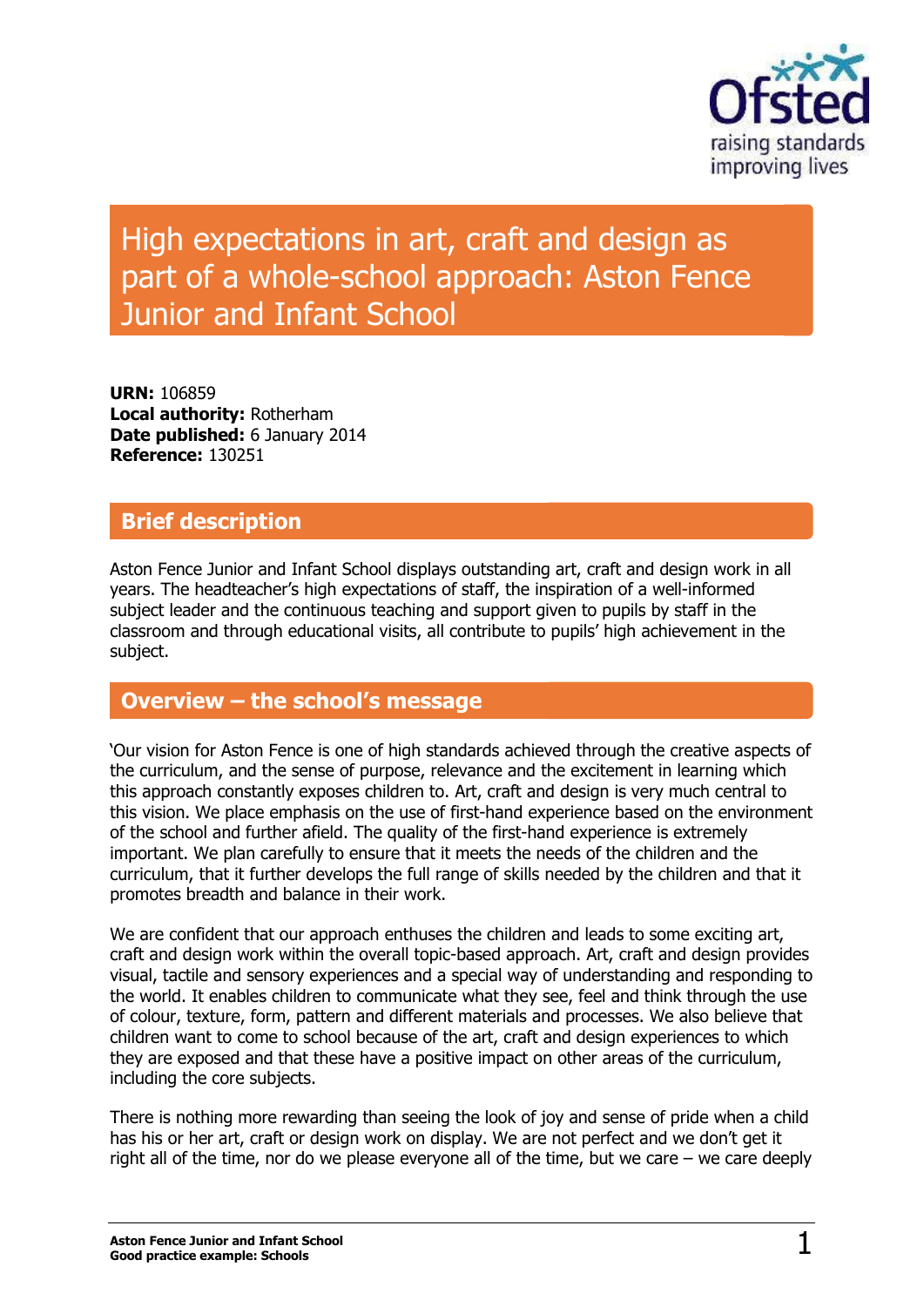about all of our children and we are passionate about what we think is right for the primary aged child.'

Darren Clegg, Headteacher

# **The good practice in detail**

# **Leading by example**

The headteacher's passion for art, craft and design education is explicit.

Pupils' work dominates displays in classrooms and public areas throughout the school. Other displays used as teaching tools, for example to support pupils' literacy or learning in mathematics, are limited in space but also attract great attention due to the focus of displays and frequency with which material is changed.



**Mixed media work in pastel and textile**

The school buildings and grounds

provide an aesthetically stimulating environment for learning. The high quality of display techniques managed expertly by a teaching assistant, show high regard for pupils' work. The standard is consistently high throughout the school.

It is clear that as pupils progress through the school they strive for the high standards of presentation demonstrated by teaching and support staff.

The juxtaposition of pupils' drawings and paintings with their writing makes pupils take great pride with the accuracy and presentation of their handwriting. Fluent writers ensure that their art work, used as illustration, is of equally high quality. Art, craft and design-based



**Mixed media work in pen and wash**

experiences are often used to add purpose to writing.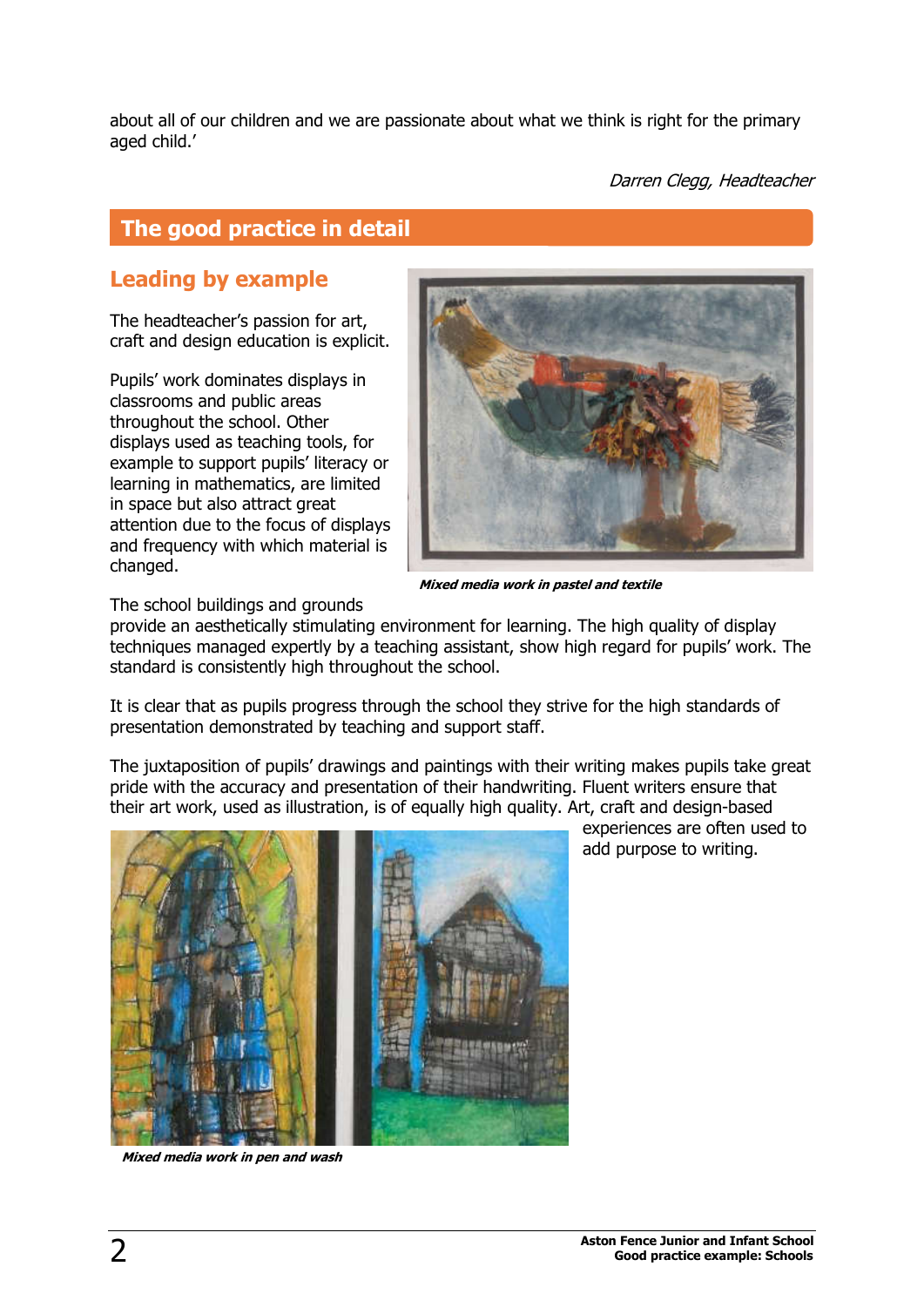The pupils make connections between art, craft and design and other areas of learning:

- 'We do different techniques in our sketchbooks before we do art. I really like art because it helps you to write better.' – Leoni, Year 4 pupil
- **"** 'We've been learning to make our drawings 3D. Art's like science – you have to look really closely. Art gives you a steady hand.' - Elliot, Year 4 pupil
- 'We do lots of pencil work. Art is important because it is fun and keeps children interested. You can learn about history when you do  $art.' -$  Connor, Year 6 pupil



**Observational drawing from models inspired by Bruegel for a project about 'Children's Games'**

Staff are confident that when pupils apply their art, craft and design skills to subjects such as design and technology, their standards rise.



The display of pupils' working sketchbook pages ensures that messages about high quality 'finish' are complemented by examples that show the importance of practice, experimentation and learning from mistakes. Teachers also maintain sketchbooks; like the headteacher, they too lead by example.

The role of the subject leader, who is also the deputy headteacher, in modelling the expectations of staff is fundamental. Her role effectively translates the headteacher's vision into reality by organising staff training events, introducing new ideas having tried them with her own class, and supporting staff in adapting them. Regular visits to art galleries and artists' studios by the subject leader, recorded in her sketchbook, stimulate discussion and support teachers' planning.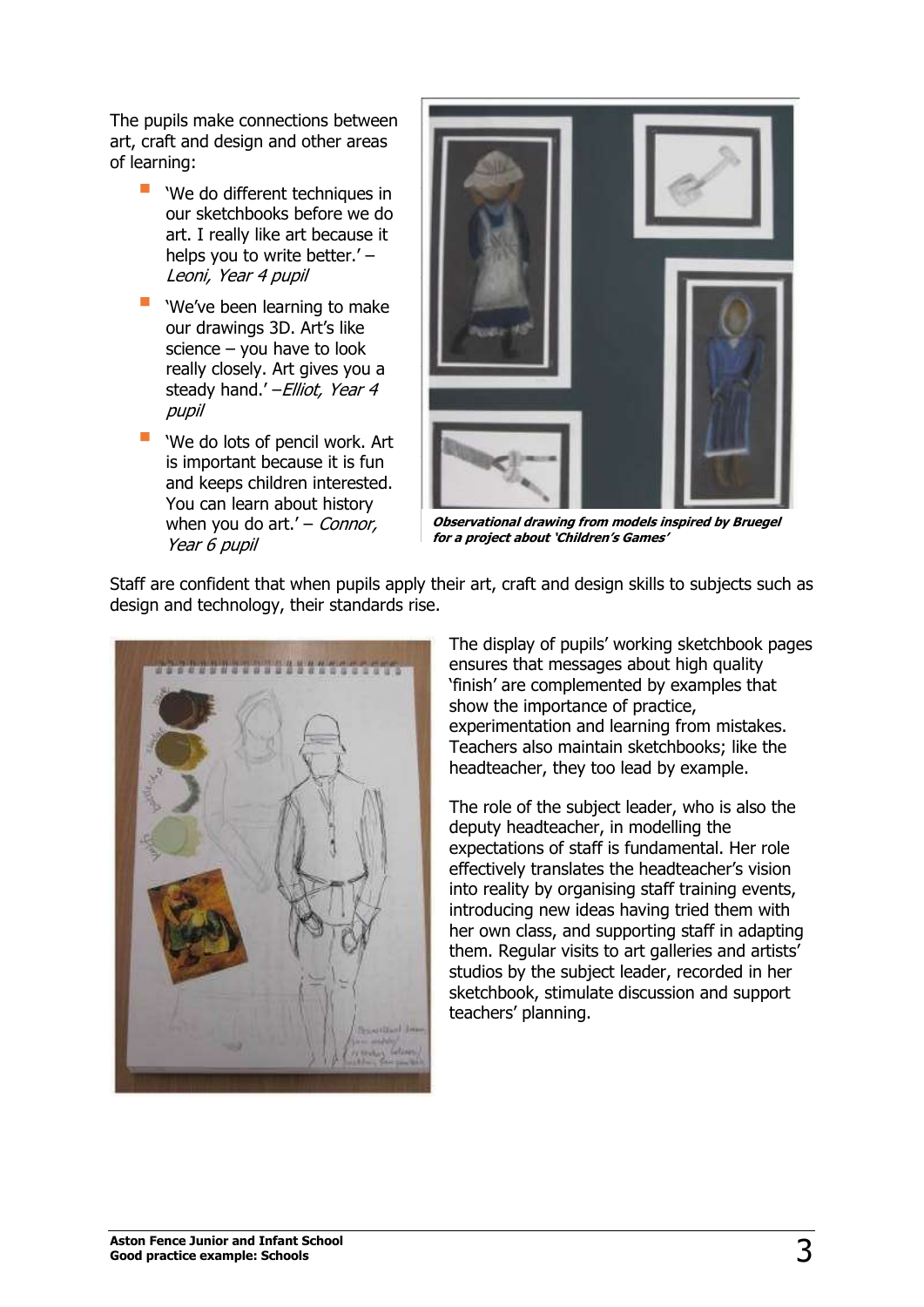# **Promoting self-evaluation at all levels**

The strong presence of pupils' work throughout the school enables staff to regularly evaluate the impact of their teaching and that of their colleagues.

When the high expectations made of the youngest children are clearly met, or exceeded, the challenge for older pupils and their teachers is clear.

Systematic photographing of pupils' work contributes to a digital portfolio that enables staff to evaluate pupils' current work in relation to their previous work. The array of images stored also help to moderate standards. A selection of original pieces forms part of the school's extensive archive



**Work by Year 3 inspired by the book 'Badger on the Barge' by Janni Howker, a visit on a barge and visit by a badger in school**

of pupils' work. This resource also enables pupils to evaluate their own work in relation to previous pupils, respected as 'other artists, craftmakers and designers'.

All staff contribute to school assemblies which they use to showcase the work of their class. These are also used as valuable opportunities for teachers to evaluate the work of their colleagues. The use of 'walk around assemblies' which incorporate visits to all classrooms to learn about work in progress, provides further insight into the teaching and learning methods used.

The headteacher's lesson observations also include the use of video which enables staff to evaluate their teaching objectively and collaboratively.



**The 'Celebration of Learning' book**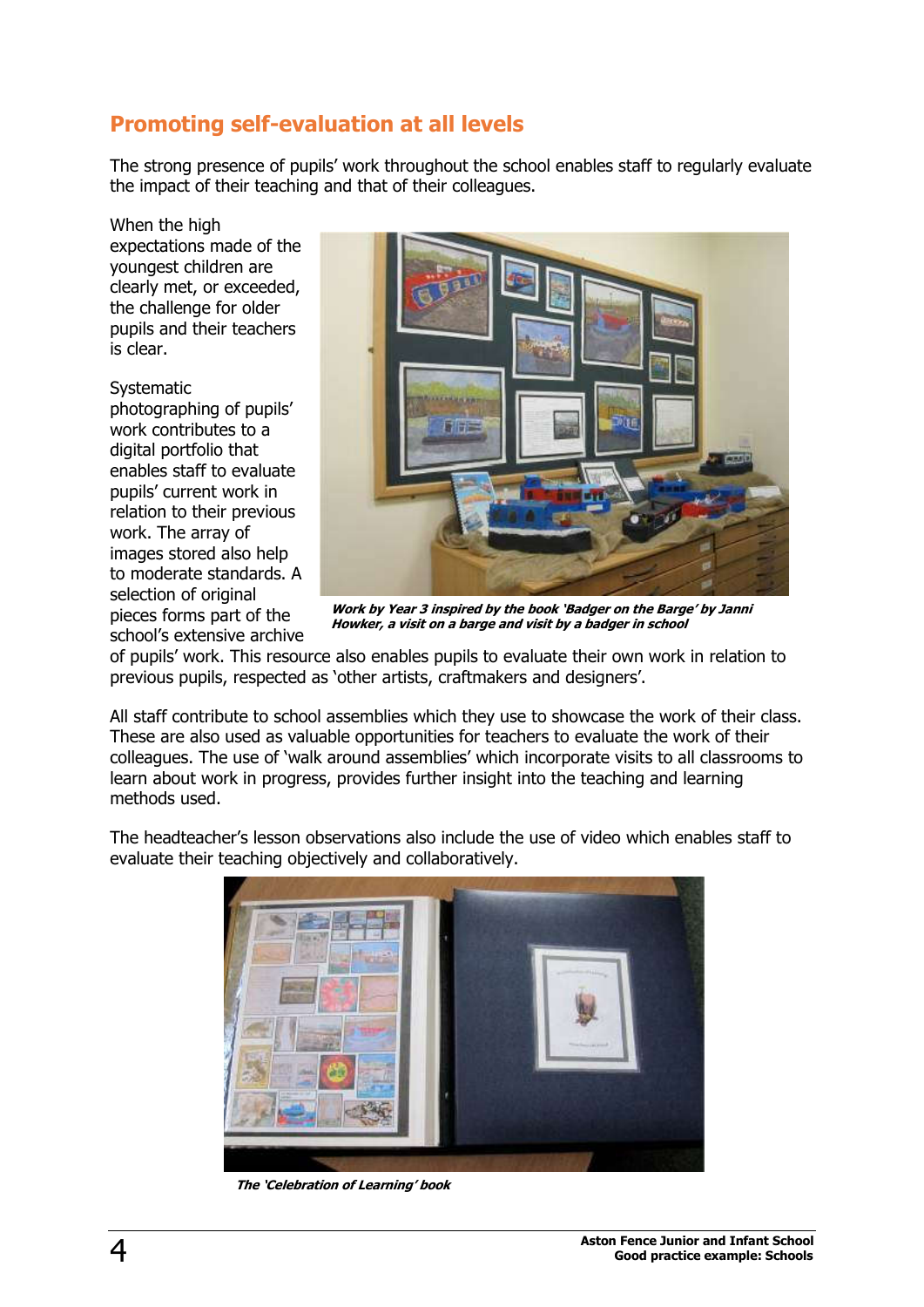#### **Preparing pupils to make the most of their firsthand experiences**

The curriculum includes opportunities for all pupils to learn through a wide range of schoolbased work, educational visits and residential experiences.

However, staff are well aware that in order to make the most of these opportunities, pupils need to be well prepared.



**Work by Year 3 inspired by the book 'Badger on the Barge' by Janni Howker, a visit on a barge and visit by a badger in school**

Observation and recording are key skills developed to a high level in school before pupils apply these skills in other settings. Pupils discover the creative potential of different media; experiments with graded pencils and powder colours are explored by all classes.

- 'I like drawing. Clay is gooey and sticky I didn't like the feel of it. The more you do it, the better you'll get. I've learnt about shades.'  $-$  Daisy, Foundation Stage pupil
- 'I get nervous about pastel on my fingers; I prefer pencil. If you do art you'll get a good job. We do art about Castleton and Peak Cavern.' - Jacob, Year 2 pupil
- 'Art enhances learning. It makes the children think about the topic they're doing. Children can take an artefact and represent it through a range of media.'  $-$  Teaching assistant



**Work inspired by a visit to Clumber Park by children in Foundation Stage 2**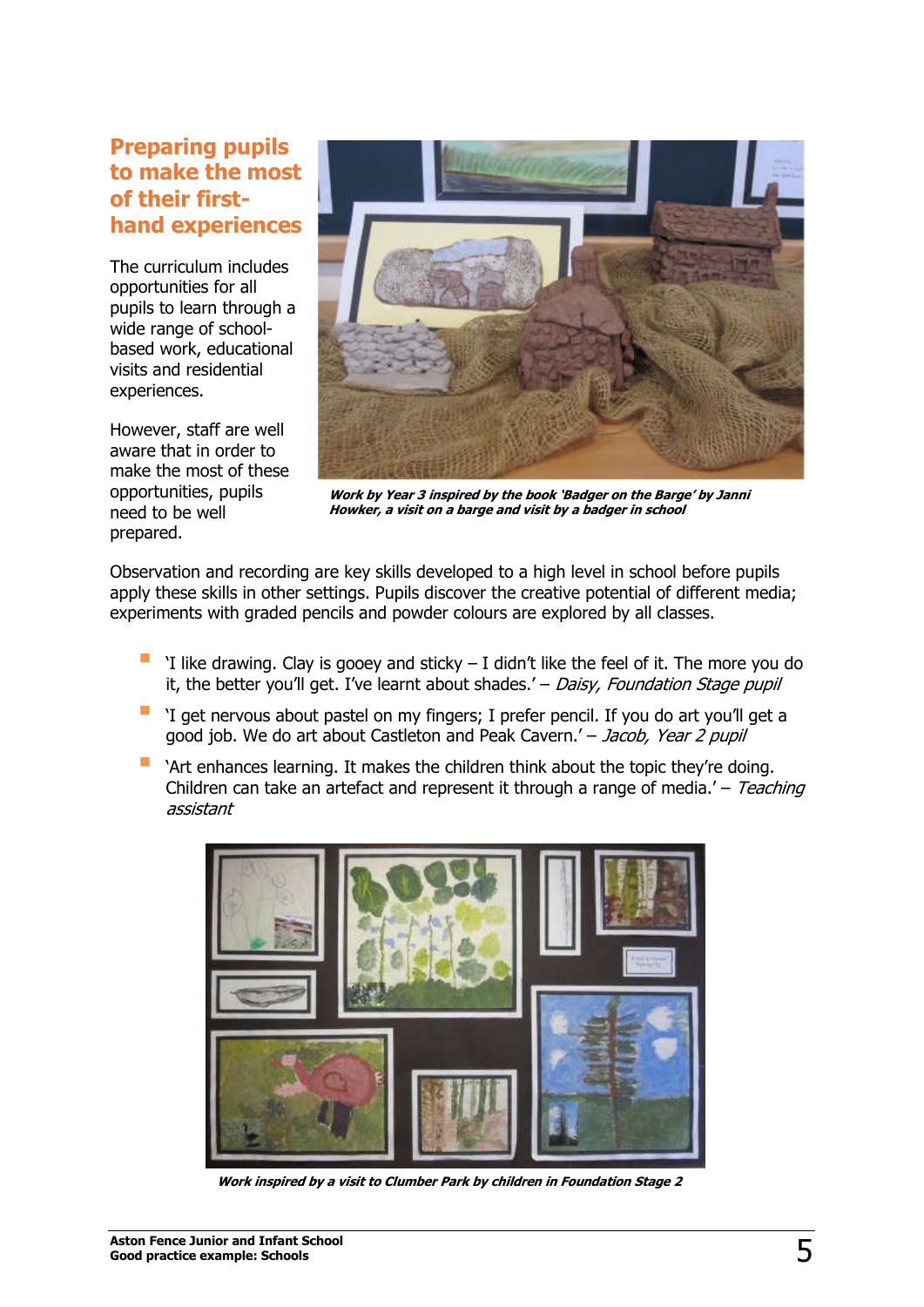Pupils are taught how to 'look'. Hand-eye coordination is discussed, demonstrated and



**Work inspired by a visit to Burbage Valley in Derbyshire by Year 5**

reinforced. The very wellpresented handwriting that sits alongside carefully controlled drawings shows the impact.

Artefacts are chosen to really challenge pupils' drawing skills. The location of educational visits and residential experiences are also selected to provide plentiful visual stimulus.

These are frequently changed to ensure that all pupils enjoy memorable experiences that are a surprise.

#### **Teach pupils 'never to give up'**

In all years there is evidence of high quality work that pupils have persevered with. For

example, impressive paintings of local buildings, often on a large scale, show that pupils are able to mix many different shades of brick, stone, and slate.

Mixed-media work shows that pupils are able to embellish work that is already effective.

Well-planned cross-curricular work contributes to pupils' intensive, in-depth analysis of stimuli, approached through different subjects. This demands sustained



**Quilting work inspired by a visit to Beamish Museum representing the pattern of a wall in the street**

interest and resilience by the pupils as they fully pursue the creative potential of subject matter 'through the eyes of an artist'.